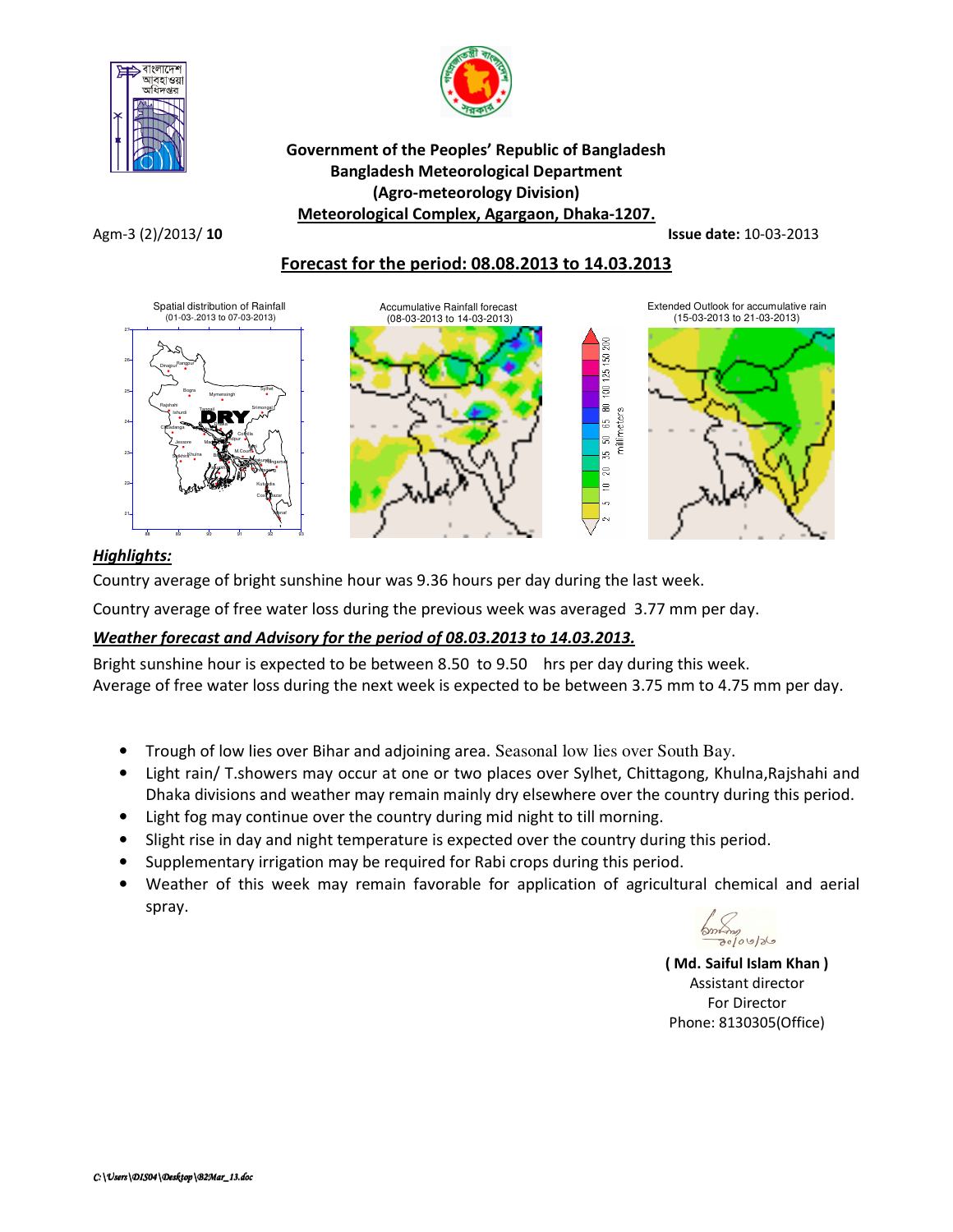# **Bengal Version**

#### পূর্বাভাস, সময়: ০৮-০৩-২০১৩ থেকে ১৪-০৩-২০১৩



#### প্ৰধান বৈশিষ্ট্য সমূহঃ-

গত সপ্তাহে দেশের দৈনিক উজ্জ্বল সূর্যকিরণ কালের গড় ৯.৩৬ ঘন্টা ছিল । গত সপ্তাহে দেশের দৈনিক বাষ্পীভবনের গড় ৩.৭৭ মিঃ মিঃ ছিল।

#### আবহাওয়া পুর্বাভাসঃ-০৮-০৩-২০১৩ থেকে ১৪-০৩-২০১৩ ইং পর্যন্ত।

এ সপ্তাহে দৈনিক উজ্জল সূর্য কিরণ কাল ৮.৫০ থেকে ৯.৫০ ঘন্টার মধ্যে থাকতে পারে ।

আগামী সপ্তাহের বাম্পীভবনের দৈনিক গড় মান ৩.৭৫ মিঃমিঃ থেকে ৪.৭৫ মিঃমিঃ থাকতে পারে।

- নিম্ন চাপ বলয়ের বর্ধিতাংশ বিহার ও তৎসংলগ্ন এলাকা পর্যন্ত বিস্তৃত। মৌসুমী লঘুচাপটি দক্ষিণ বঙ্গোপসাগরে অবস্থান করছে।
- এ সপ্তাহে সিলেট, চউগ্রাম, খুলনা, রাজশাহী এবং ঢাকা বিভাগের দু' এক স্থানে হাল্কা বৃষ্টি/বজ্রবৃষ্টি হতে পারে। দেশের অন্যত্র  $\bullet$ আবহাওয়া প্রধানতঃ শুষ্ক থাকতে পারে।
- এ সময়ে মধ্য রাত থেকে সকাল পর্যন্ত সারাদেশে হাঙ্কা কুয়াশা অব্যাহত থাকতে পারে ।  $\bullet$
- এ সময়ে সারাদেশের দিন ও রাতের তাপমাত্রা সামান্য বৃদ্ধি পেতে পারে ।
- বর্তমান রবি শস্যে সম্পূরক সেচের প্রয়োজন হতে পারে।
- এ সপ্তাহের আবহাওয়া কৃষি রাসায়নিক দ্রব্য ভূমি ও আকাশ থেকে ছিটানোর উপযোগী থাকতে পারে।

 $km$  $80/00/86$ 

(মোঃ সাইফুল ইসলাম খান) সহকারী পরিচালক পরিচালকের পক্ষে